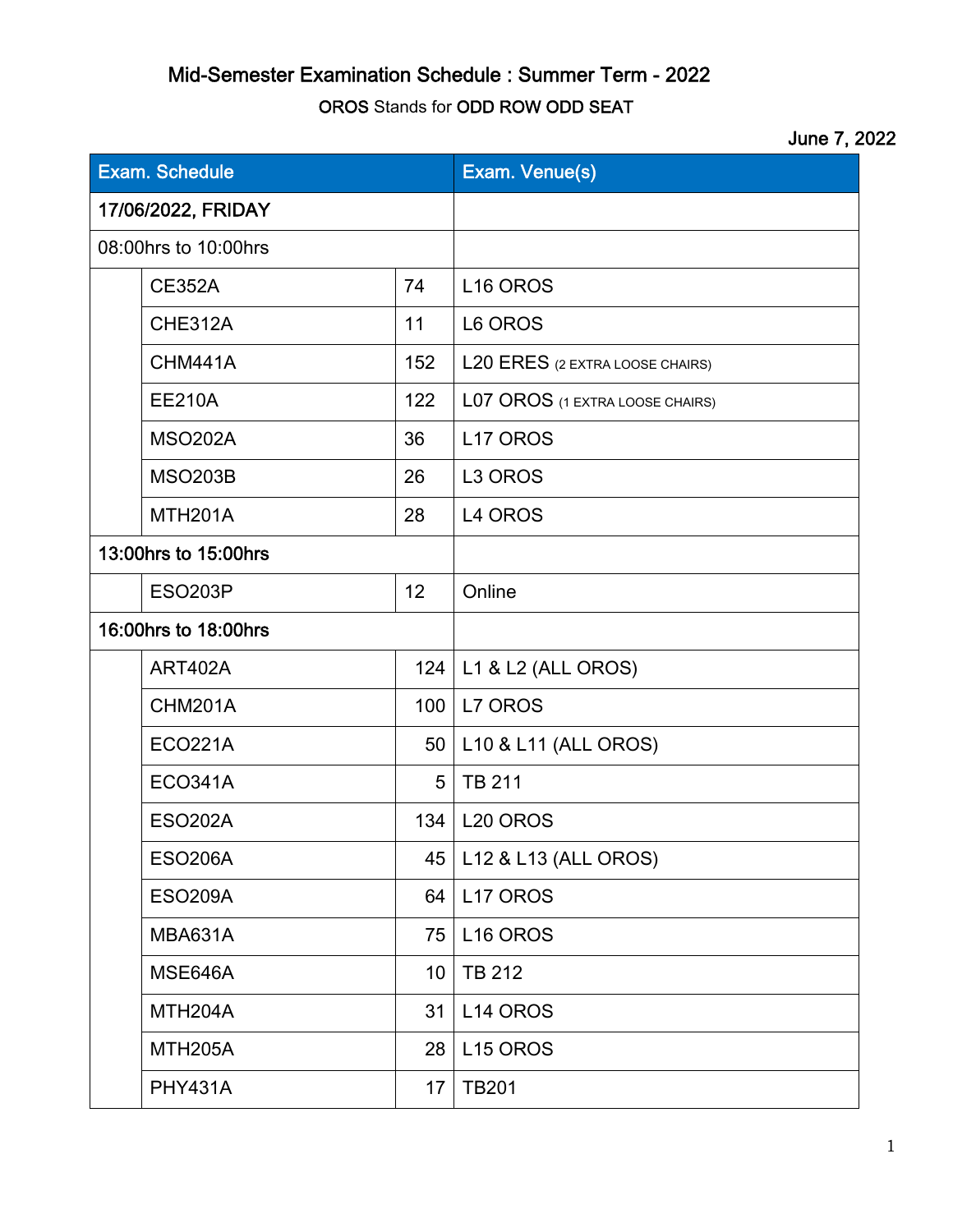## Mid-Semester Examination Schedule : Summer Term - 2022

OROS Stands for ODD ROW ODD SEAT

| <b>Exam. Schedule</b> |                      |                | Exam. Venue(s)       |
|-----------------------|----------------------|----------------|----------------------|
| 18/06/2022, SATURDAY  |                      |                |                      |
|                       | 08:00hrs to 10:00hrs |                |                      |
|                       | <b>CE272A</b>        | 26             | L4 OROS              |
|                       | CHE453A              | $\overline{4}$ | L <sub>12</sub> OROS |
|                       | <b>CHE635A</b>       | 34             | L1 OROS              |
|                       | <b>EE321A</b>        | 15             | L6 OROS              |
|                       | IME672A              | 86             | L7 OROS              |
|                       | <b>ME351A</b>        | 3              | L <sub>13</sub> OROS |
|                       | <b>ME630A</b>        | 26             | L3 OROS              |
|                       | MSE671A              | 32             | L <sub>2</sub> OROS  |
|                       | MTH430A              | 9              | L5 OROS              |
| 13:00hrs to 15:00hrs  |                      |                |                      |
|                       | <b>CE311P</b>        | $\mathbf 1$    | Online               |
|                       | <b>TA202P</b>        | 1517           | Online               |
| 16:00hrs to 18:00hrs  |                      |                |                      |
|                       | ART707A              | 132            | L <sub>20</sub> OROS |
|                       | <b>CE723A</b>        | 40             | L3 & L4 (ALL OROS)   |
|                       | CHM322A/ CHM422A     | 25             | L12 OROS             |
|                       | <b>ECO201A</b>       | 114            | L7 OROS              |
|                       | <b>ECO423A</b>       | 51             | L <sub>16</sub> OROS |
|                       | <b>ECO761A</b>       | 16             | L <sub>13</sub> OROS |
|                       | <b>HSO201A</b>       | 43             | L5 & L6 (ALL OROS)   |
|                       | <b>ME752A</b>        | 19             | L <sub>15</sub> OROS |
|                       | MSE693A              | 29             | L14 OROS             |
|                       | <b>MTH421A</b>       | 48             | L17 OROS             |